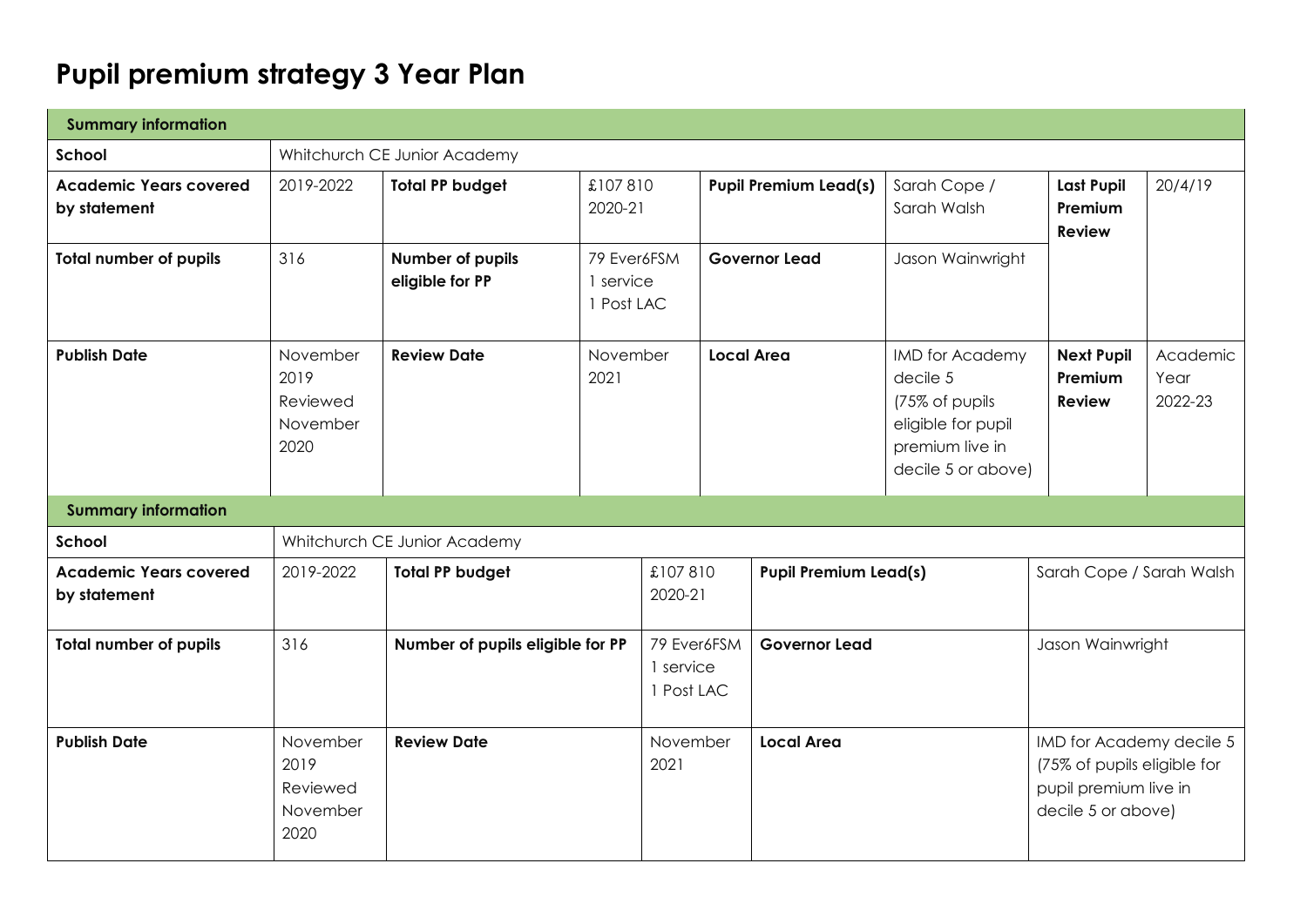| Disadvantaged Pupil Performance Overview for last academic year (2018-19) |                                         |                                                  |  |  |
|---------------------------------------------------------------------------|-----------------------------------------|--------------------------------------------------|--|--|
|                                                                           | Pupils eligible for PP (your<br>school) | Pupils not eligible for PP<br>(national average) |  |  |
| % achieving expected standard or above in reading, writing & maths        | 33                                      | 65                                               |  |  |
| % achieving the expected standard in reading                              | 44                                      | 73                                               |  |  |
| % achieving the expected standard in writing                              | 56                                      | 78                                               |  |  |
| % achieving the expected standard in maths                                | 74                                      | 79                                               |  |  |
| Disadvantaged Pupil Progress Scores for last academic year                |                                         |                                                  |  |  |
| Reading                                                                   |                                         | $-2.3$                                           |  |  |
| Writing                                                                   | $+0.50$                                 |                                                  |  |  |
| Maths                                                                     | $+0.60$                                 |                                                  |  |  |

#### **1. Strategy Aims for Disadvantaged Pupils**

#### **A. Improving attainment and progress across all subjects, with a particular focus on reading / writing**

#### **2018-19**

*Pupil premium attainment remains below other pupils nationally across all subjects. The greatest differentials are in reading at 29% and writing at 22%.*

*44% of pupil premium pupils achieved EXS+ in reading compared to 73% of other pupils nationally. Average progress of pupil premium pupils was -2.3*

74% of pupil premium pupils achieved EXS+ in maths compared to 79% of other pupils nationally. Average progress of pupil premium pupils was 0.6. 56% of pupil premium pupils achieved EXS+ in writing compared to 78% of other pupils nationally. Average progress of pupil premium pupils was 0.5.

#### *September 2019 - March 2020*

*Key Stage Two data for pupil premium attainment remains below 2018-19 other pupils nationally across writing and maths. Attainment in reading is above other pupils nationally at 75%. RWM combined data is + 3% above the attainment of disadvantaged pupils nationally in 2018-19. In terms of progress, 100% of pupil premium pupils made expected progress across all subjects with 4% making accelerated progress in maths and 13% making accelerated progress across both reading and writing.*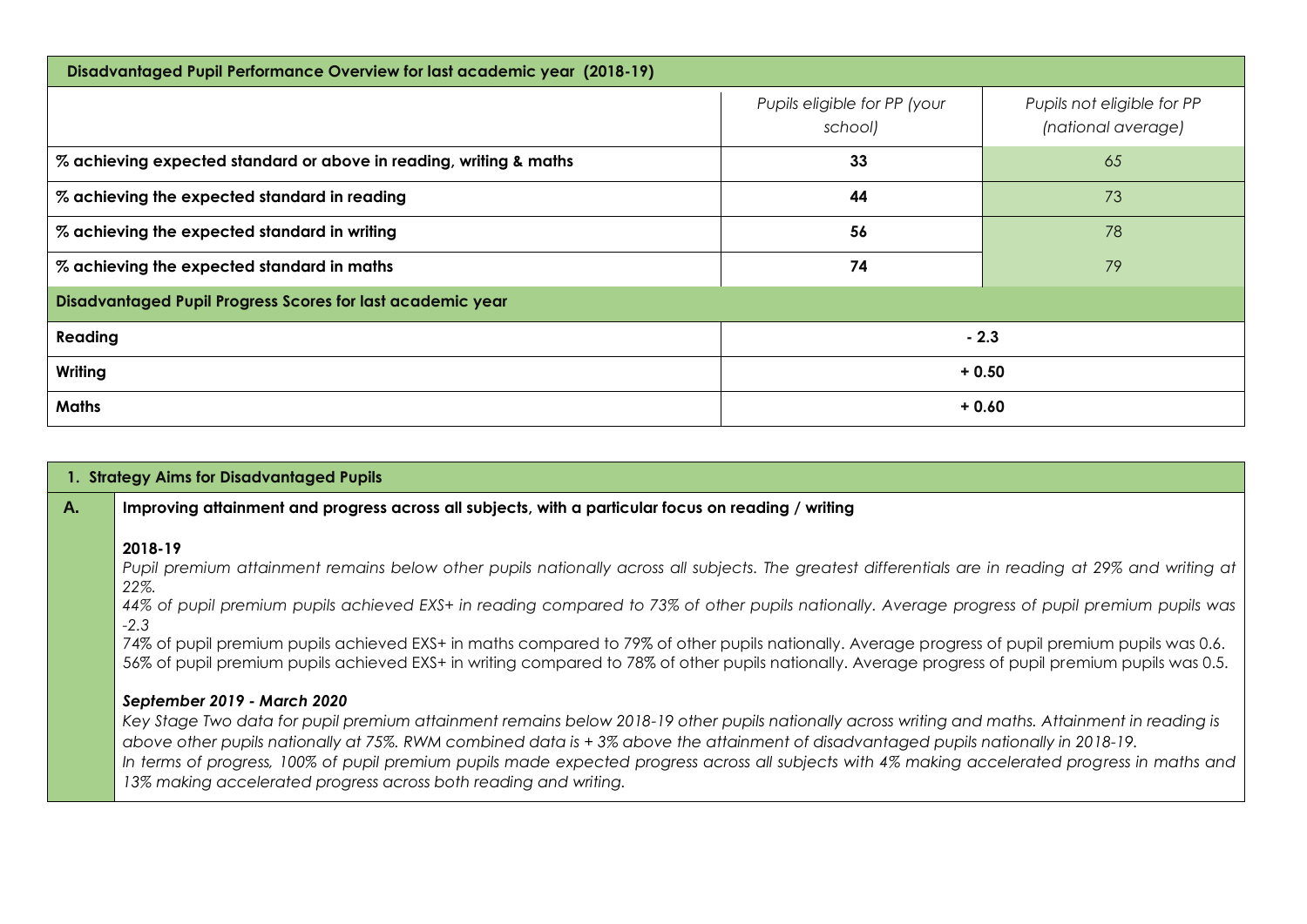#### **B. Developing oracy, language and communication skills**

### **2018-19**

*50% of pupil premium pupils who are both PP and SEN have identified SEN relating to communication and language. This language barrier continues to hinder pupil premium children as they move through the school, leading to delays throughout their school life. Of the 15 pupil premium pupils who did not meet end of key stage expectations in reading last year, 3 had identified speech, language and communication needs and one*  with EAL/hearing impairment. In the Y6 cohort 18/19 there were a total of 15/89 pupils who had speech, language and communication needs at *the time of taking the test or historically.*

#### *September 2019 - March 2020*

*Due to the closure of schools, BPVS scores are not a reliable assessment of progress at March 2020. A further analysis will be completed during Summer Term 2021. 12/21 (57%) SEND pupil premium pupils have speech, language and communication needs. Of the 6 pupil premium pupils who did not meet age related expectations in reading in March 2020, 50% had needs relating to speech, language and communication.*

#### **C. Developing pupils' cultural capital / experiences and understanding of the world**

#### **2018-19**

*Some families are unable to access broader, enriching opportunities such as clubs, theatre etc. due to lack of disposable income / affordability. We are aware that 11 children of families eligible for pupil premium regularly receive foodbank vouchers from the academy. In addition, summer holiday lunch boxes were distributed to 6 families whose children are eligible for pupil premium. These families have no extra income for holidays or days out. Currently, 48 of our pupil premium pupils are eligible for FSM.*

#### *September 2019-March 2020*

*The latest IMD data suggests that 46% of pupils eligible for pupil premium live in properties with homes with education, skills and training in the top 30% of the most deprived (54% in the top 40% most deprived). This would suggest that it is important to develop aspiration through skills and experiences.* 

*Food poverty continues to be a barrier for many of our pupil premium children. 62 of our pupil premium children were also eligible for Free school meals in 2019-20. In addition, 7 families (23 children) benefited from Food Bank vouchers and 8 families (22 children) received Christmas Food Bank vouchers. On average, the academy distributed 46 grocery pack / vouchers each week during the lockdown period.*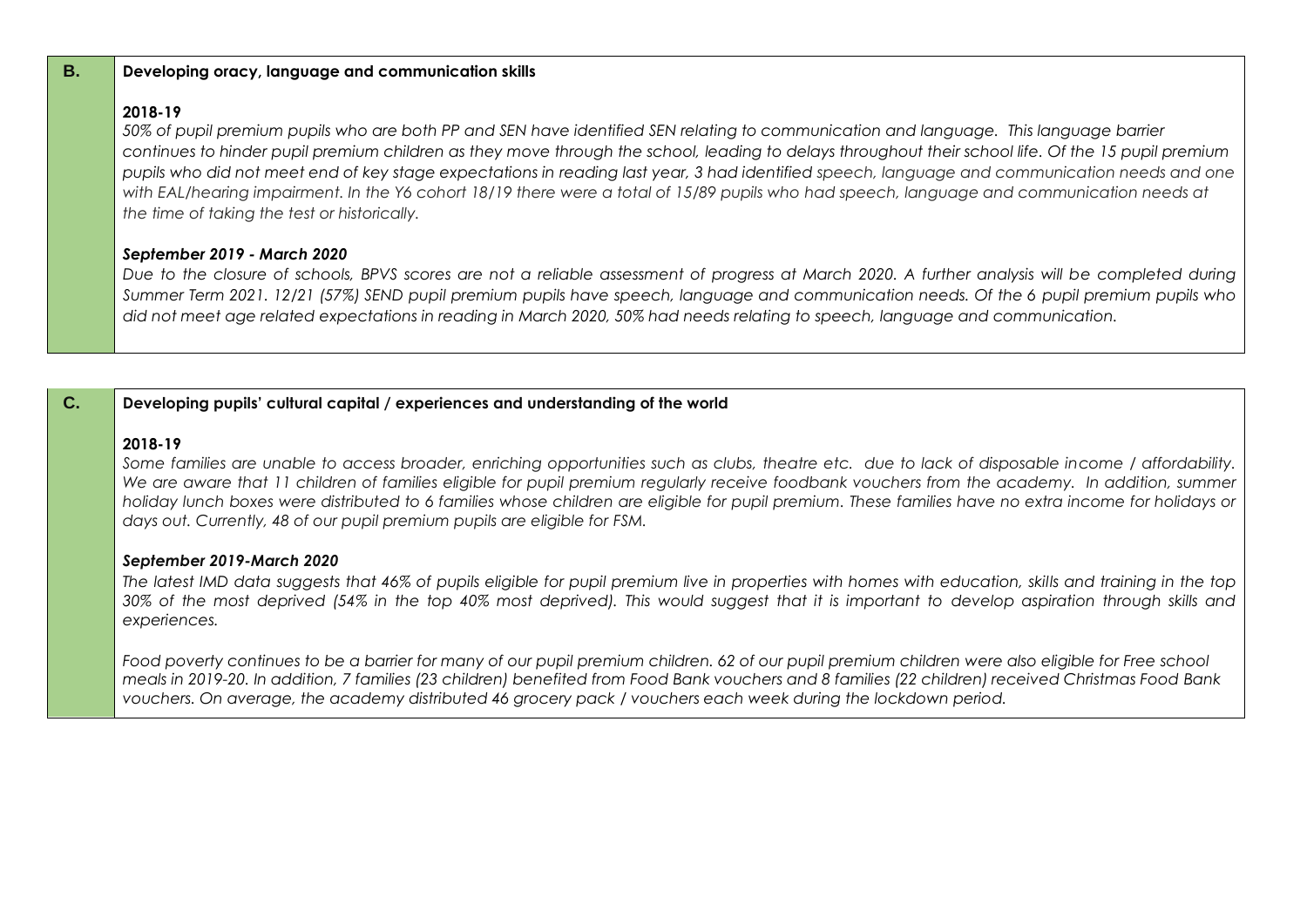|   | In 2018/19 the academy absence was 3.48% (0.38% lower than national), with PP absence of 4.1%. In 2018/19 the academy persistent absence was<br>8.62% (0.04% higher than national). 28 enrolments were persistently absent. 9 of these (32%) were pupil premium. 6 pupil premium received<br>intervention from the Education Access team.                                                                                                                                                                                          |  |
|---|------------------------------------------------------------------------------------------------------------------------------------------------------------------------------------------------------------------------------------------------------------------------------------------------------------------------------------------------------------------------------------------------------------------------------------------------------------------------------------------------------------------------------------|--|
|   | September 2019-March 2020<br>Overall attendance of all pupils from September 2019 to March 2020 was 96.5% with Pupil Premium pupils have a difference of -0.5% compared to<br>non-Pupil Premium pupils. 8.7% of pupil premium pupils across the whole academy had an absence rate above 10%, at March 2020 which is below<br>the national data for persistent absentees of 9.2%.                                                                                                                                                   |  |
|   |                                                                                                                                                                                                                                                                                                                                                                                                                                                                                                                                    |  |
| E | <b>Enhancing parental engagement</b>                                                                                                                                                                                                                                                                                                                                                                                                                                                                                               |  |
|   | 2018-19<br>Parents of 31 (50%) vulnerable PP pupils were engaged in joint working with our Parent Partners. This has included signposting parents to help from<br>agencies such as the School Nurse, Strengthening Families, Housing, Beam, Counselling. There are 10 families of pupil premium children currently<br>receiving Early Help, 9 who have previously received Early Help, with 3 referrals made which were declined by the families concerned.<br>3 families are engaged at either Child Protection or Child In Need. |  |
|   | Individual conversations continue to take place (including telephone conversations) to encourage higher percentage of PP parents to attend.<br>Closer tracking in place to check PP parents attend these events.                                                                                                                                                                                                                                                                                                                   |  |
|   | September 2019-March 2020<br>Our Family Support Worker made regular contact with pupil premium families during lockdown. 11 families received targeted support via weekly<br>welfare calls during the lockdown period. There are 8 families of pupil premium children receiving Early Help. X families are engaged at Child<br>Protection or Child In need.                                                                                                                                                                        |  |

#### **D.** Continued focus on attendance

## **2018-19**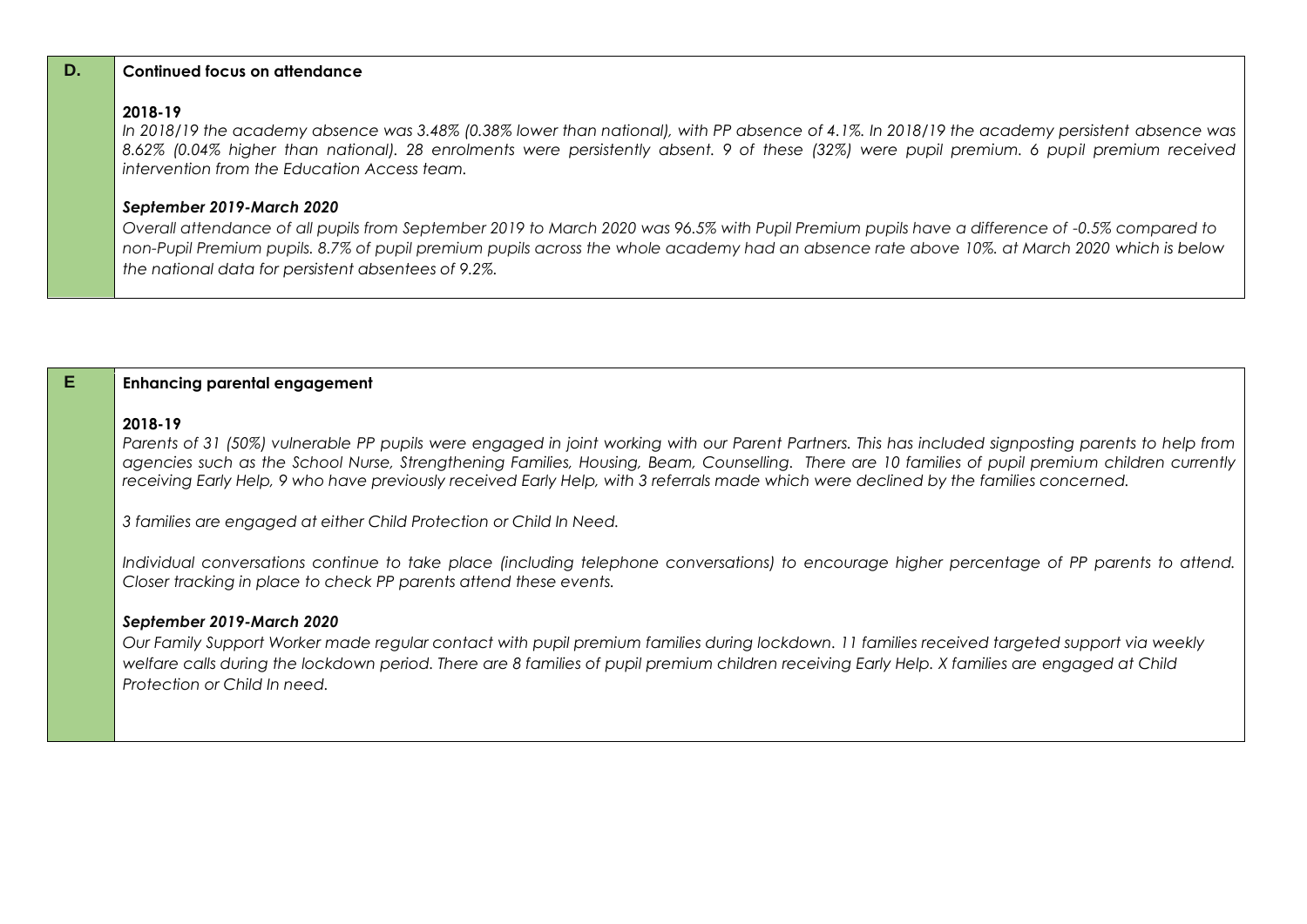#### **F Supporting social, emotional and mental health needs of pupils**

### **2018-19**

*13% of our pupil premium children have identified SEMH needs according to our SEND register. 27 pupil premium pupils feature on CPOMs for social, emotional and mental health needs.*

#### *September 2019-March 2020*

*An increasing number of pupil premium children have identified SEMH needs according to the SEND register at 33% (7/21).*

|    | 2. Intended aims (Intent) for Disadvantaged Pupils                                                                                                                                                  | <b>Target (Impact) for Disadvantaged Pupils by 2022</b>                                                                                                                                                                                                                                                                                                              |
|----|-----------------------------------------------------------------------------------------------------------------------------------------------------------------------------------------------------|----------------------------------------------------------------------------------------------------------------------------------------------------------------------------------------------------------------------------------------------------------------------------------------------------------------------------------------------------------------------|
| А. | PP pupils will make the necessary progress they need to attain well across<br>all subjects, unless SEND related to cognition and learning.                                                          | By 2022:<br>Achieve national average progress scores in KS2 Reading (0)<br>Achieve national average progress scores in KS2 Writing (0)<br>Achieve national average progress scores in KS2 Maths (0)<br>The attainment gap between PP and non-PP pupils will narrow across<br>all year groups.<br>(Measured through attainment and progress data, pupil voice, lesson |
|    | PP pupils will make the necessary progress they need in order to diminish<br>the difference in attainment between PP and other pupils nationally, unless<br>SEND related to cognition and learning. | observations and work scrutiny, pupil progress meetings, KS2 outcomes,<br>ASP/IDSR).                                                                                                                                                                                                                                                                                 |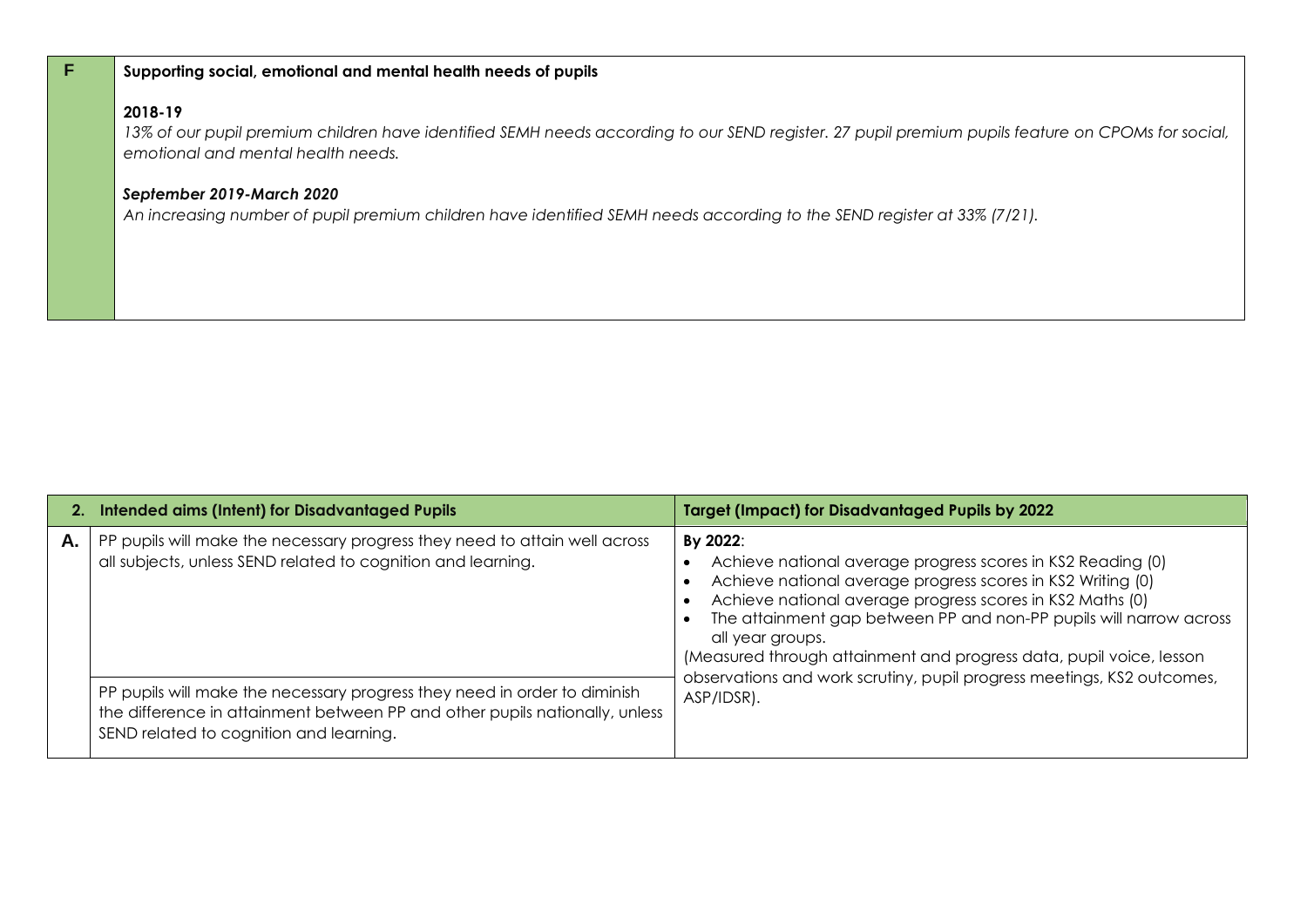| <b>B.</b> | Improvement in PP pupils' oracy, communication and language skills will<br>be evident.                                                                               | PP pupils will make progress from individual starting points through<br>diagnostic assessment - BPVS.<br>(Measured through diagnostic testing (BPVS), attainment and progress<br>data for reading / writing/ maths, lesson observations, work scrutiny, pupil<br>voice, pupil progress meetings).                                                                                                                                                                                                          |
|-----------|----------------------------------------------------------------------------------------------------------------------------------------------------------------------|------------------------------------------------------------------------------------------------------------------------------------------------------------------------------------------------------------------------------------------------------------------------------------------------------------------------------------------------------------------------------------------------------------------------------------------------------------------------------------------------------------|
| C.        | Readiness of PP pupils is built both inside and outside the classroom.<br>PP pupils will benefit from experiences / trips / visitors to develop cultural<br>capital. | PP pupils are provided with opportunities to build readiness,<br>$\bullet$<br>participate in experiences, visits, given responsibilities and play a<br>prominent role in wider school life.<br>Financial factors are not a barrier to attending visits or taking part in<br>$\bullet$<br>enrichment opportunities and all pupils in receipt of PP funding attend<br>during the year.<br>(Measured through participation in extracurricular activities, trips/sports<br>team members/roles in productions). |
| D.        | Attendance of PP pupils will be in line with overall academy % of 96.5.                                                                                              | Continue to ensure attendance of PP pupils to so that it is at least in<br>$\bullet$<br>line with the national average of 3.7%<br>Focus on persistent absence of PP pupils so that it is at least line with<br>the national average of 9.2%<br>(Measured through MIS attendance data, IDSR/ASP)                                                                                                                                                                                                            |
| Ε.        | Parents will feel engaged and empowered to support learning.                                                                                                         | Regular and increased attendance at workshops and parent<br>consultations.<br>Identified families engage with Family Support Worker and offer of<br>support.<br>This will have a positive impact on;<br>Attendance (see above) / Meeting of basic needs/children's readiness<br>for school and learning /children's emotional well-being and behaviour.<br>(Measured through attendance at parent consultation meetings,<br>workshops, parent voice, Early Help outcomes).                                 |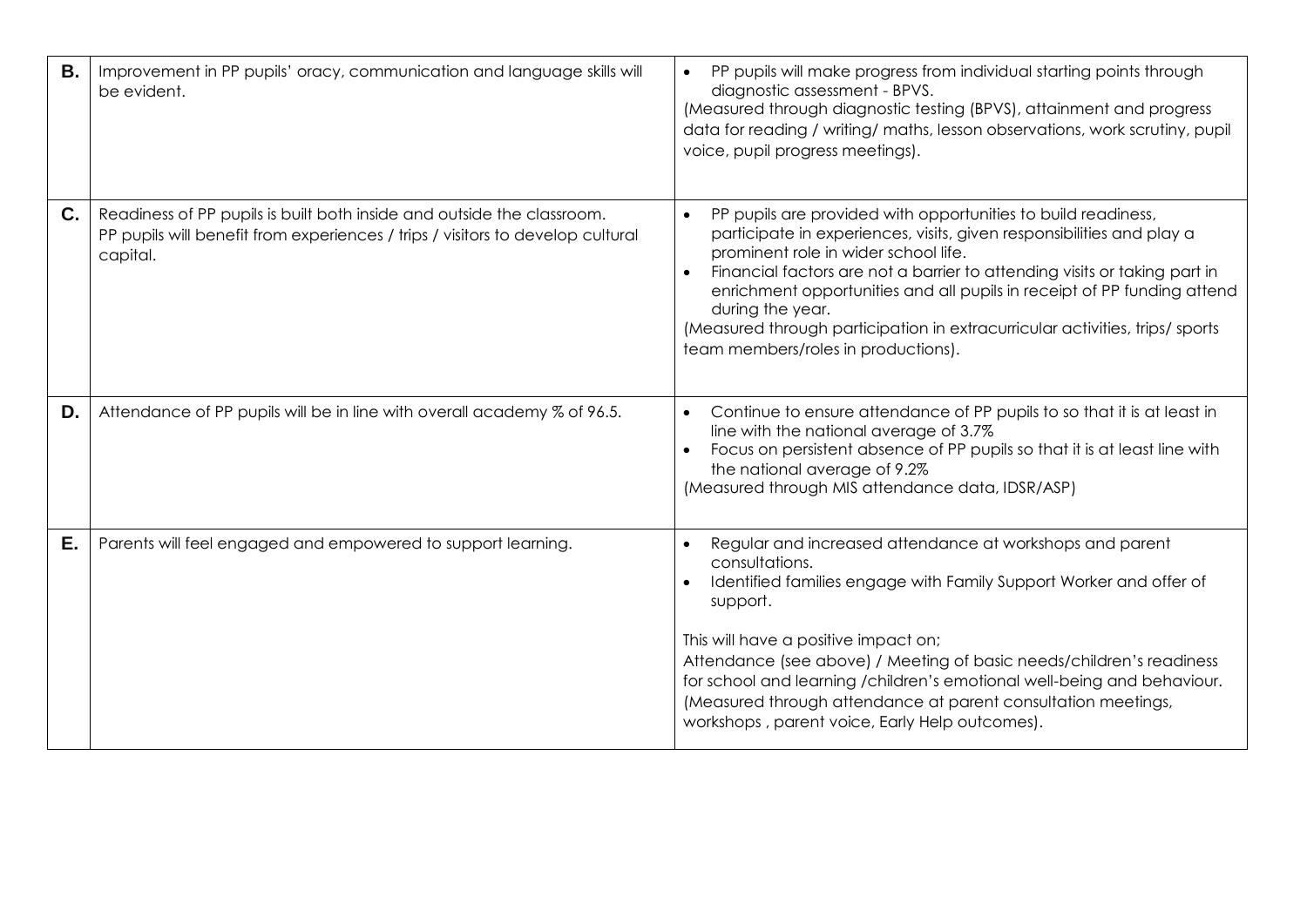| PP pupils will develop strategies to support their emotional health and well-<br>being, promote resilience and manage / self-regulate their behaviour. | PP pupils will demonstrate knowledge and understanding of support<br>and consequences in respect of behavioural expectations.<br>Behavioural incidents will reduce.<br>Pupils will develop an understanding of how to recognise signs and<br>how to support their own and others well-being.<br>Improved quality of relationships, behaviour and attitudes enable<br>identified children to be ready for school and to access learning<br>independently.<br>(Measured through learning walks, lesson observations, results of staff /<br>pupil / parent surveys). |
|--------------------------------------------------------------------------------------------------------------------------------------------------------|-------------------------------------------------------------------------------------------------------------------------------------------------------------------------------------------------------------------------------------------------------------------------------------------------------------------------------------------------------------------------------------------------------------------------------------------------------------------------------------------------------------------------------------------------------------------|
|--------------------------------------------------------------------------------------------------------------------------------------------------------|-------------------------------------------------------------------------------------------------------------------------------------------------------------------------------------------------------------------------------------------------------------------------------------------------------------------------------------------------------------------------------------------------------------------------------------------------------------------------------------------------------------------------------------------------------------------|

| 3. Planned expenditure                                                                          |           |                     |  |  |
|-------------------------------------------------------------------------------------------------|-----------|---------------------|--|--|
| Academic year                                                                                   | 2020/2021 |                     |  |  |
| <b>Nature of Support</b>                                                                        |           |                     |  |  |
| Focus on teaching priorities<br>Focus on targeted academic support<br>Focus on wider strategies |           | 53%<br>40%<br>$7\%$ |  |  |
| i. Teaching Priorities                                                                          |           |                     |  |  |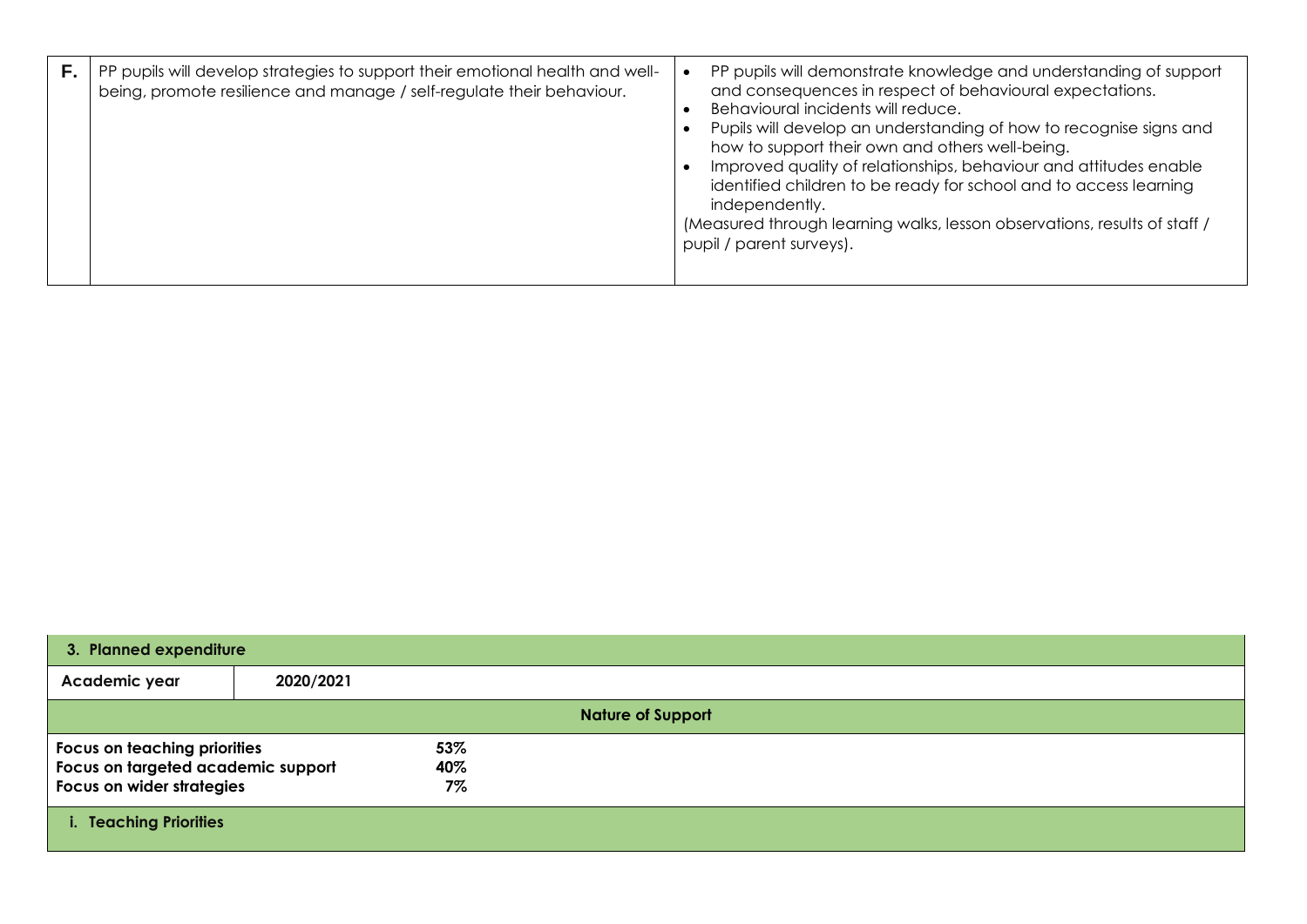| <b>Measure</b>                                                                                                                                                                                                                                                                                                                        | <b>Activity</b>                                                                                                                                                                                                                                                                                                                                                                                                                                                                                                                                                                                    | What is the evidence and rationale for<br>this choice?                                                                                                                                                                                                                                                                                                                                                                                                                                                                                                                                                                                                                                                                                                                                                                                                             | How will you ensure it is<br>implemented well?                                                                                                                                                                                                                                                                                                      | <b>Staff lead</b> | <b>Review</b> |
|---------------------------------------------------------------------------------------------------------------------------------------------------------------------------------------------------------------------------------------------------------------------------------------------------------------------------------------|----------------------------------------------------------------------------------------------------------------------------------------------------------------------------------------------------------------------------------------------------------------------------------------------------------------------------------------------------------------------------------------------------------------------------------------------------------------------------------------------------------------------------------------------------------------------------------------------------|--------------------------------------------------------------------------------------------------------------------------------------------------------------------------------------------------------------------------------------------------------------------------------------------------------------------------------------------------------------------------------------------------------------------------------------------------------------------------------------------------------------------------------------------------------------------------------------------------------------------------------------------------------------------------------------------------------------------------------------------------------------------------------------------------------------------------------------------------------------------|-----------------------------------------------------------------------------------------------------------------------------------------------------------------------------------------------------------------------------------------------------------------------------------------------------------------------------------------------------|-------------------|---------------|
| To ensure consistently<br>high quality teaching<br>every day.<br>To build capacity in<br>senior leadership<br>teams for mentoring,<br>coaching, planning,<br>monitoring and<br>evaluation.<br>To ensure quality<br>resources are<br>available to support<br>teaching and<br>learning, particularly<br>reading / writing<br>resources. | Quality professional<br>development, training<br>and support and staff<br>release time will ensure<br>teachers have the<br>capacity, expertise and<br>knowledge to support all<br>pupils.<br>Develop leadership<br>capacity to drive<br>improvements in quality<br>of education.<br>On-going review of and<br>purchase of quality<br>literature to engage and<br>enthuse boys (all) to<br>read for pleasure.<br>Develop pupil voice -<br>choice of literature.<br>Organise use of library as<br>a valuable resource.<br>Ongoing review of<br>Pathways to Write<br>materials / additional<br>units. | The NFER research report, Supporting<br>the Attainment of Disadvantaged<br><b>Pupils: Articulating Success and Good</b><br>Practice, highlights seven distinct<br>'building blocks of success' including:<br>"High quality teaching for all -<br>emphasise 'quality first teaching' and<br>provide consistently high standards by<br>setting expectations, monitoring<br>performance and sharing best<br>practice."<br>The EEF Attainment Gap Report 2018<br>states that "Quality of teaching is one<br>of the biggest drivers of pupil<br>attainment, particularly for those from<br>disadvantaged backgrounds. It is<br>crucial, therefore, that schools focus all<br>their resources (not just the Pupil<br>Premium) on proven ways of improving<br>teaching, such as tried and tested<br>continuing professional development<br>courses and feedback methods." | CPD Provision Map.<br>SLT to continue with<br>rigorous monitoring and<br>evaluation schedule to<br>include; deep dives,<br>pupil voice, learning<br>walks, lesson<br>observations and book<br>scrutinies.<br>Regular follow-ups from<br>termly Pupil Progress<br>Meetings<br>Regular phase<br>meetings to support<br>implementation of<br>learning. | ExP / HoS         | Half termly.  |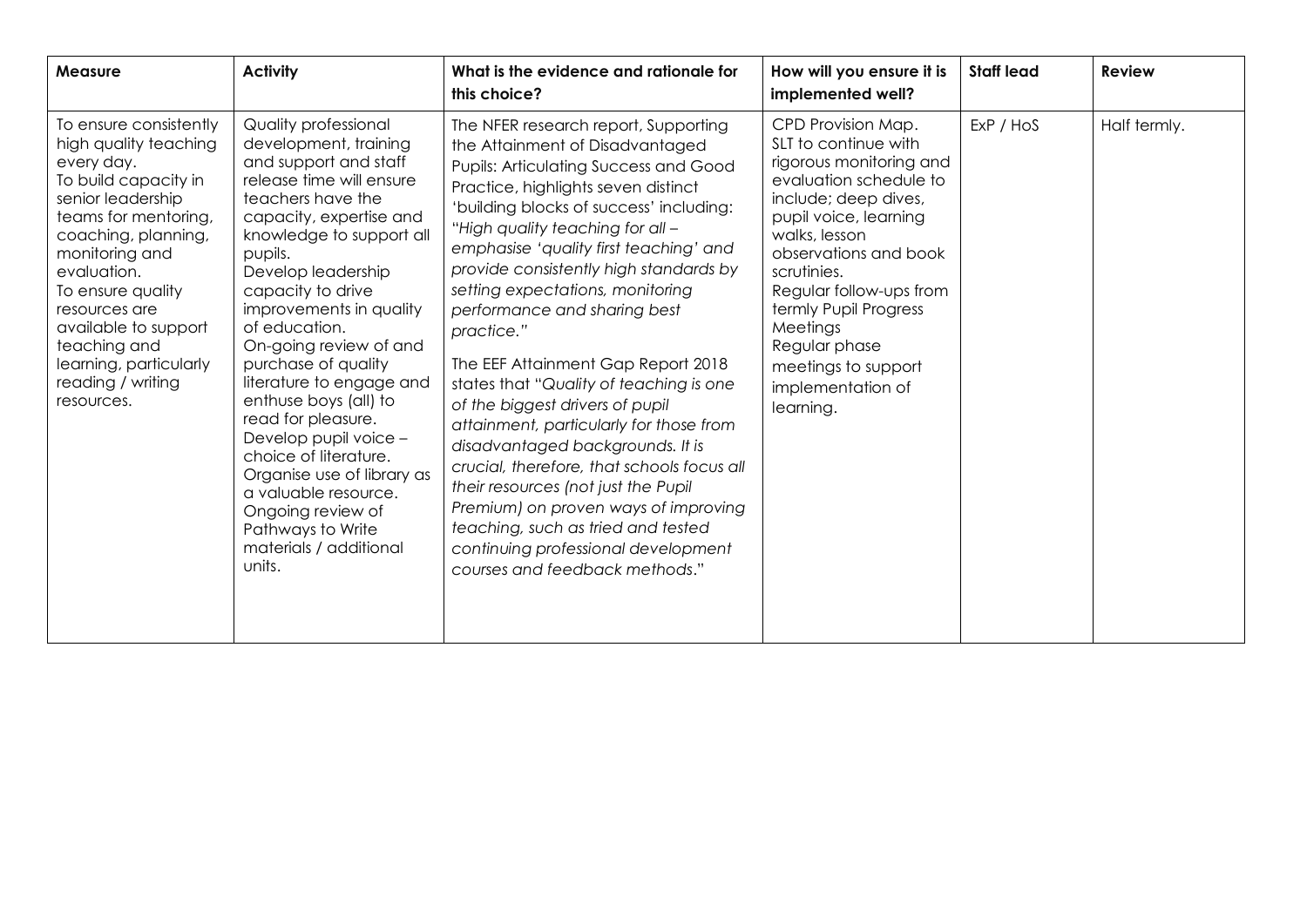| To develop pupils'<br>vocabulary, oral<br>language and<br>communication skills. | On-going whole school<br>focus on vocabulary<br>development using<br>Word Aware approach.<br>Activities to extend<br>pupils expressive and<br>receptive language<br>relating to current<br>topics / quality texts.<br>Explicit strategies to<br>extend vocabulary.<br>Language rich<br>environments.<br>Ensure knowledge<br>organisers are<br>implemented for each<br>subject area with<br>vocab a key focus by<br>2021.<br>Key vocabulary to be<br>introduced at the<br>beginning of all lessons,<br>including Science and<br>foundation subjects.<br>Pre-teaching and re-<br>teaching of vocabulary<br>for target pupils (BPVS<br>baseline) | The EEF states that, overall, studies of oral<br>language interventions consistently show<br>positive benefits on learning, including<br>oral language skills and reading<br>comprehension. On average, pupils who<br>participate in oral language interventions<br>make approximately five months'<br>additional progress over the course of a<br>year. It also states that, overall, the<br>evidence suggests that early years and<br>pre-school intervention is beneficial. On<br>average, early years' interventions have<br>an impact of five additional months'<br>progress, and appear to be particularly<br>beneficial for children from low income<br>families. The EEF also suggest that small<br>group tuition has a +4 months' impact on<br>outcomes.<br>Vocabulary at aged five:<br>There is a 27% gap between the<br>lowest income quintile and the<br>highest.<br>The lowest quintile have 16% more<br>likely to have conduct problems<br>compared to the highest quintile.<br>The lowest quintile are 15% more<br>likely to have hyperactivity<br>problems compared to the<br>highest quintile.<br>Waldfogel and Washbrook, 2010 | SLT / Word Aware Lead to<br>follow up implementation<br>and ensure consistency<br>through learning walks.<br>Interventions planned and<br>targeted according to<br>need (discussed during<br>PPM).<br>Monitoring of impact of<br>targeted support.<br>BPVS data analysis.<br>HoS / APs to oversee<br>knowledge organisers for<br>each subject within phase. | Word Aware<br>Lead / HoS /<br>Ass Prin | Termly<br>Learning Walk.<br>Curriculum<br><b>Materials</b><br>Entry and Exit<br>BPVS scores. |
|---------------------------------------------------------------------------------|-----------------------------------------------------------------------------------------------------------------------------------------------------------------------------------------------------------------------------------------------------------------------------------------------------------------------------------------------------------------------------------------------------------------------------------------------------------------------------------------------------------------------------------------------------------------------------------------------------------------------------------------------|--------------------------------------------------------------------------------------------------------------------------------------------------------------------------------------------------------------------------------------------------------------------------------------------------------------------------------------------------------------------------------------------------------------------------------------------------------------------------------------------------------------------------------------------------------------------------------------------------------------------------------------------------------------------------------------------------------------------------------------------------------------------------------------------------------------------------------------------------------------------------------------------------------------------------------------------------------------------------------------------------------------------------------------------------------------------------------------------------------------------------------------------------|-------------------------------------------------------------------------------------------------------------------------------------------------------------------------------------------------------------------------------------------------------------------------------------------------------------------------------------------------------------|----------------------------------------|----------------------------------------------------------------------------------------------|
|---------------------------------------------------------------------------------|-----------------------------------------------------------------------------------------------------------------------------------------------------------------------------------------------------------------------------------------------------------------------------------------------------------------------------------------------------------------------------------------------------------------------------------------------------------------------------------------------------------------------------------------------------------------------------------------------------------------------------------------------|--------------------------------------------------------------------------------------------------------------------------------------------------------------------------------------------------------------------------------------------------------------------------------------------------------------------------------------------------------------------------------------------------------------------------------------------------------------------------------------------------------------------------------------------------------------------------------------------------------------------------------------------------------------------------------------------------------------------------------------------------------------------------------------------------------------------------------------------------------------------------------------------------------------------------------------------------------------------------------------------------------------------------------------------------------------------------------------------------------------------------------------------------|-------------------------------------------------------------------------------------------------------------------------------------------------------------------------------------------------------------------------------------------------------------------------------------------------------------------------------------------------------------|----------------------------------------|----------------------------------------------------------------------------------------------|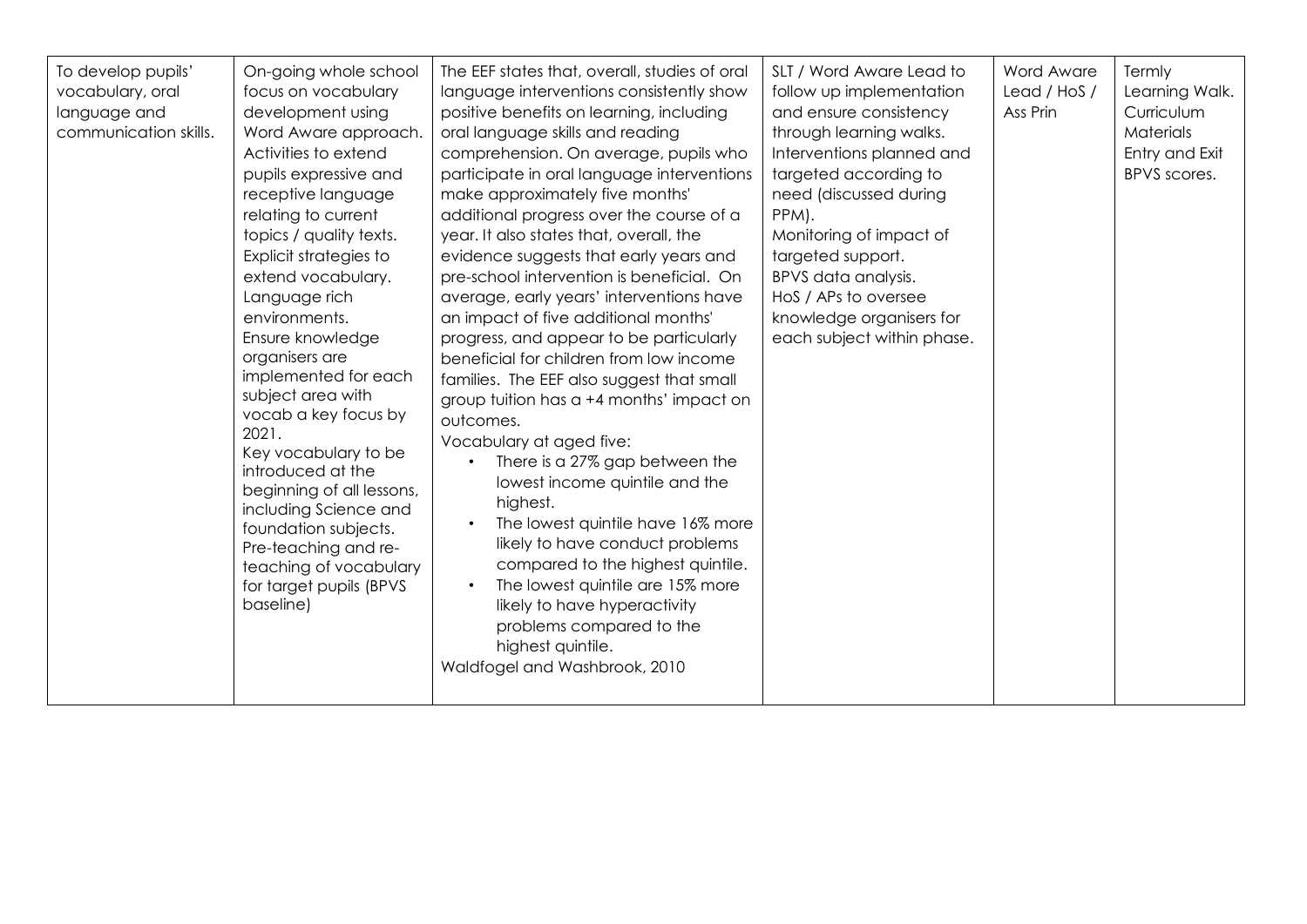| To ensure that<br>feedback is being<br>given in a purposeful<br>and timely manner in<br>order to achieve<br>maximum progress<br>and attainment. | Ongoing review /<br>consultation of marking<br>policy.<br>Routines to be<br>established to ensure<br>fluid teaching becomes<br>a successful tool. | Effective feedback has been identified<br>through the work of John Hattie and The<br>Education Endowment Foundation as<br>being the most significant factor in<br>securing progress for pupils. (EEF toolkit<br>+8 months). | SLT to carry out book<br>scrutinies to monitor<br>implementation and<br>impact.<br>Coaching conversations<br>with staff.<br>Teachers to identify pupils<br>for fluid teaching - daily<br>assessment of need.<br>Individual feedback for<br>targeted pupils daily.<br>Pupil voice to seek<br>feedback on approach. | HOS | <b>Half Termly</b><br>Termly - Pupil<br>Voice |
|-------------------------------------------------------------------------------------------------------------------------------------------------|---------------------------------------------------------------------------------------------------------------------------------------------------|-----------------------------------------------------------------------------------------------------------------------------------------------------------------------------------------------------------------------------|-------------------------------------------------------------------------------------------------------------------------------------------------------------------------------------------------------------------------------------------------------------------------------------------------------------------|-----|-----------------------------------------------|
| <b>Projected Spending E59 592</b>                                                                                                               |                                                                                                                                                   |                                                                                                                                                                                                                             |                                                                                                                                                                                                                                                                                                                   |     |                                               |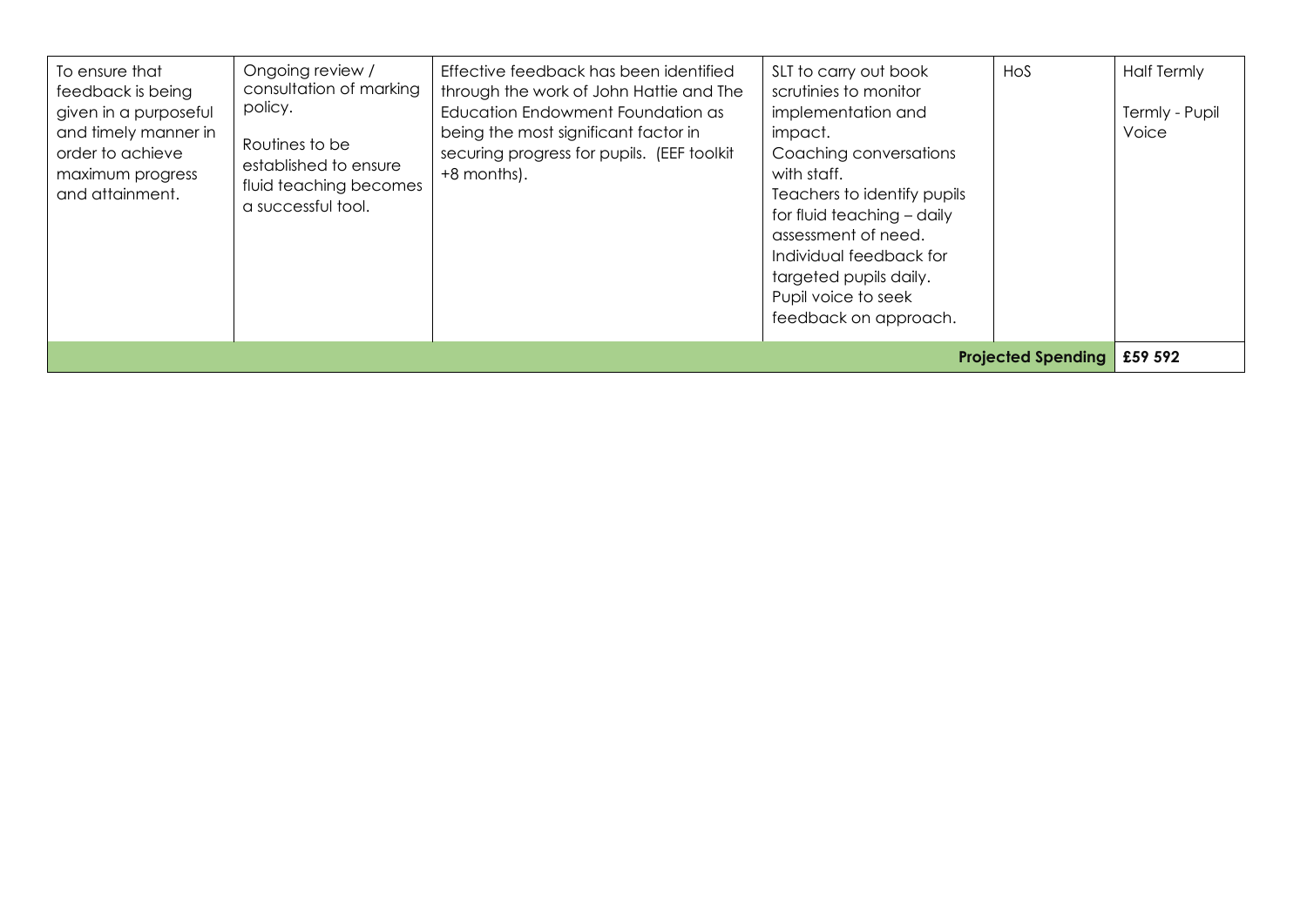| ii. Targeted academic support                                                                                                                                     |                                                                                                                                                                                                                                                                                                                                                                                                                                                                                                                                                                                                                                                                                                    |                                                                                                                                                                                                                                                                                                                                                                                                                                                                                                                                                                                                                                                                                                                                                                                                                                                                                                                                                                                                                                                                                                           |                                                                                                                                                                                                                                                                                                                                                                                                                                                                                                                                                                                                                                                                                 |                                    |               |  |  |  |
|-------------------------------------------------------------------------------------------------------------------------------------------------------------------|----------------------------------------------------------------------------------------------------------------------------------------------------------------------------------------------------------------------------------------------------------------------------------------------------------------------------------------------------------------------------------------------------------------------------------------------------------------------------------------------------------------------------------------------------------------------------------------------------------------------------------------------------------------------------------------------------|-----------------------------------------------------------------------------------------------------------------------------------------------------------------------------------------------------------------------------------------------------------------------------------------------------------------------------------------------------------------------------------------------------------------------------------------------------------------------------------------------------------------------------------------------------------------------------------------------------------------------------------------------------------------------------------------------------------------------------------------------------------------------------------------------------------------------------------------------------------------------------------------------------------------------------------------------------------------------------------------------------------------------------------------------------------------------------------------------------------|---------------------------------------------------------------------------------------------------------------------------------------------------------------------------------------------------------------------------------------------------------------------------------------------------------------------------------------------------------------------------------------------------------------------------------------------------------------------------------------------------------------------------------------------------------------------------------------------------------------------------------------------------------------------------------|------------------------------------|---------------|--|--|--|
| Intended<br>Outcome(s)                                                                                                                                            | Chosen action / approach                                                                                                                                                                                                                                                                                                                                                                                                                                                                                                                                                                                                                                                                           | What is the evidence and rationale for this<br>choice?                                                                                                                                                                                                                                                                                                                                                                                                                                                                                                                                                                                                                                                                                                                                                                                                                                                                                                                                                                                                                                                    | How will you ensure it is<br>implemented well?                                                                                                                                                                                                                                                                                                                                                                                                                                                                                                                                                                                                                                  | <b>Staff lead</b>                  | <b>Review</b> |  |  |  |
| To provide<br>structured<br>interventions<br>through one-to-<br>one and small<br>group<br>intervention,<br>including<br>opportunities for<br>more able<br>pupils. | Embed Read, Write Inc. as<br>both an intervention and<br>booster.<br>Follow on support by Reading<br>Leader - use of materials,<br>coaching relationship with<br>peers.<br>RWInc strategies / speed<br>sounds at start of all Y3 reading<br>lessons.<br>Embed Fresh Start for UKS2.<br>1:1 Reading tuition.<br>Implementation of Third Space<br>Learning Maths according to<br>need.<br>Deliver bespoke greater depth<br>interventions focusing on<br>cultural capital and quality<br>literature.<br>HLTA to support QFT<br>to include access to<br>computing / homework club.<br>(Mathletics / TTRS/Readiwriter)<br>Impact of intervention needs<br>to be established and better<br>communicated. | Provide the opportunity for targeted support,<br>away from whole class learning where<br>appropriate, to address gaps in learning.<br>Research from EEF states that, on average,<br>reading & oral language comprehension<br>approaches improve learning by an additional<br>five months' progress over the course of a<br>school year.<br>Both John Hattie and EEF state that phonics<br>instruction has an overwhelmingly positive<br>impact upon learning (+4 months).<br>Ofsted report on PP 2014 suggests that the<br>"effective deployment of teaching staff was<br>seen as vital in raising standards among<br>disadvantaged pupils, with the best teachers<br>working with those who needed most support,<br>and using teaching assistants to support pupils'<br>learning".<br>Evidence demonstrates effectiveness of<br>approach e.g. Visible Learning by John Hattie.<br>The Education Endowment Foundation (EEF)<br>shows that on average, intervention by<br>teaching assistants can have an impact of +5<br>months' progress for 1:1 tuition and +4 months'<br>progress small Group tuition. | <b>RWI Leader Learning</b><br><b>Walks</b><br>RWI / Fresh start Tracking<br>Phase leaders and SLT to<br>carry out learning walks,<br>lesson observations and<br>book scrutinies.<br>Data uploads T1, T2, T3<br>Assessment data analysis<br>(Termly).<br>Termly pupil progress<br>meetings will be held.<br>Impact of intervention<br>needs to be established<br>and better<br>communicated.<br>Clear deadlines to be<br>given to staff on plan,<br>implement, review cycle<br>for intervention.<br>Ass Principal / Phase<br>Leaders to evaluate<br>impact of Intervention /<br>Review of planned<br>outcomes - at end of<br>every intervention and at<br>least every 6-8 weeks. | LJ / HoS /<br>AssPrin<br>Inclusion | Half termly   |  |  |  |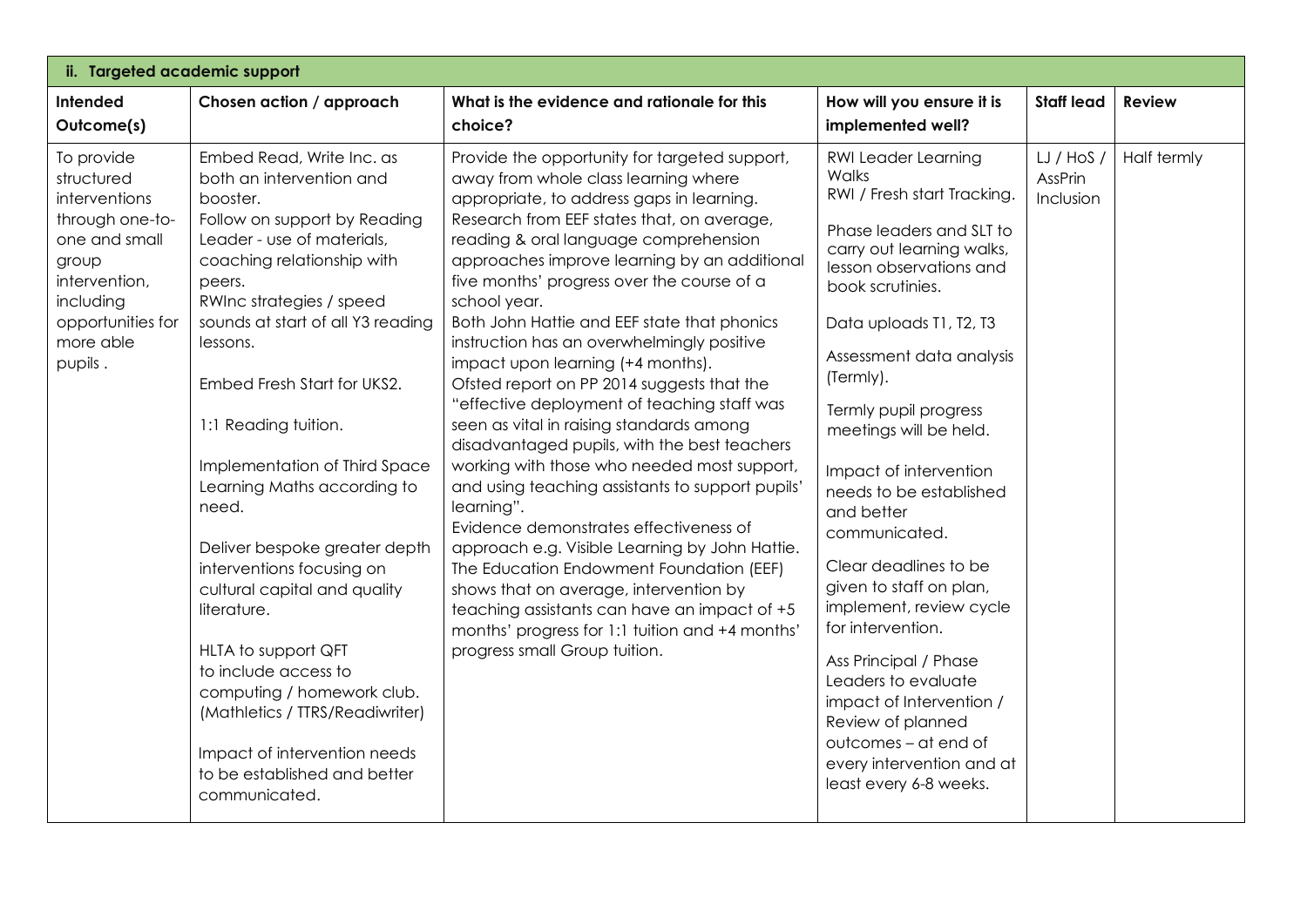| To deliver a<br>comprehensive<br>programme of<br>targeted and<br>universal<br>support to<br>address any<br>needs derived<br>from social,<br>emotional and<br>mental health<br>which impact<br>on learning. | Embed PSHE resources - Jigsaw<br>Nurture (30 mins per day) and<br>CPD for staff member in<br>respect of nurture practice.<br>Bespoke intervention to<br>support pupils with SEMH<br>needs.<br>Monitor impact of Behaviour<br>system.<br>Funding of pastoral HLTA.<br>Develop role of Federation<br>Mental Health Lead.<br>Develop Mental Health /<br>WellBeing initiatives as part of<br>Well Being Award.<br>Mental Health First Aid - key<br>personnel to attend training. | Research from Sheffield Hallam University<br>(Wolstenholme, Willis & Culliney, 2016) shows<br>that Jigsaw PSHE improves the mindfulness of<br>children in 80% of schools, and ensures children<br>reach above ARE in their emotional literacy<br>scores. For example, pupils were found to be<br>better at managing anger and stress, and<br>were better at discussing issues affecting their<br>lives.<br>Small group tuition, especially based upon<br>social and emotional aspects of learning, has a<br>+4 months' impact on educational outcomes<br>for learners based upon EEF research. EEF<br>states that 'On average, SEL interventions have<br>an identifiable and significant impact on<br>attitudes to learning, social relationships in<br>school, and attainment itself.'<br>EEF evidence also suggests that, on average,<br>behaviour interventions can produce<br>moderate improvements in academic<br>performance along with a decrease in<br>problematic behaviours. Effect sizes are larger<br>for targeted interventions matched to specific<br>students with particular needs or behavioural<br>issues. (+3 months).<br>Target children for Nurture have exceptional<br>needs or behavioural issues which have made<br>them prone to exclusion when being educated<br>in large, busy classrooms. The pace of the<br>curriculum is too fast moving for them, and<br>they have multiple vulnerability factors which<br>inhibit their PSED development. Conventional<br>approaches have not ensured progress for<br>these children. | Sessions planned by<br>nurture lead.<br>Intervention monitoring/<br>observations.<br>Observations of children<br>within classroom/ school<br>setting.<br>Discussions with parents.<br>Behaviour data analysis.<br>Supervision.<br><b>Pupil Progress Meetings</b><br>T1, T2, T3.<br>Review of planned<br>outcomes at least every<br>6-8 weeks.<br>Progress against Well<br>Being Award.<br>Staff / Parent / Pupil<br>Voice.<br><b>Projected Spending</b> | <b>HLTA</b><br>L Ment<br>HoS<br>£44 904 | Half termly |
|------------------------------------------------------------------------------------------------------------------------------------------------------------------------------------------------------------|------------------------------------------------------------------------------------------------------------------------------------------------------------------------------------------------------------------------------------------------------------------------------------------------------------------------------------------------------------------------------------------------------------------------------------------------------------------------------|-------------------------------------------------------------------------------------------------------------------------------------------------------------------------------------------------------------------------------------------------------------------------------------------------------------------------------------------------------------------------------------------------------------------------------------------------------------------------------------------------------------------------------------------------------------------------------------------------------------------------------------------------------------------------------------------------------------------------------------------------------------------------------------------------------------------------------------------------------------------------------------------------------------------------------------------------------------------------------------------------------------------------------------------------------------------------------------------------------------------------------------------------------------------------------------------------------------------------------------------------------------------------------------------------------------------------------------------------------------------------------------------------------------------------------------------------------------------------------------------------------------------------------------------------------|---------------------------------------------------------------------------------------------------------------------------------------------------------------------------------------------------------------------------------------------------------------------------------------------------------------------------------------------------------------------------------------------------------------------------------------------------------|-----------------------------------------|-------------|
|------------------------------------------------------------------------------------------------------------------------------------------------------------------------------------------------------------|------------------------------------------------------------------------------------------------------------------------------------------------------------------------------------------------------------------------------------------------------------------------------------------------------------------------------------------------------------------------------------------------------------------------------------------------------------------------------|-------------------------------------------------------------------------------------------------------------------------------------------------------------------------------------------------------------------------------------------------------------------------------------------------------------------------------------------------------------------------------------------------------------------------------------------------------------------------------------------------------------------------------------------------------------------------------------------------------------------------------------------------------------------------------------------------------------------------------------------------------------------------------------------------------------------------------------------------------------------------------------------------------------------------------------------------------------------------------------------------------------------------------------------------------------------------------------------------------------------------------------------------------------------------------------------------------------------------------------------------------------------------------------------------------------------------------------------------------------------------------------------------------------------------------------------------------------------------------------------------------------------------------------------------------|---------------------------------------------------------------------------------------------------------------------------------------------------------------------------------------------------------------------------------------------------------------------------------------------------------------------------------------------------------------------------------------------------------------------------------------------------------|-----------------------------------------|-------------|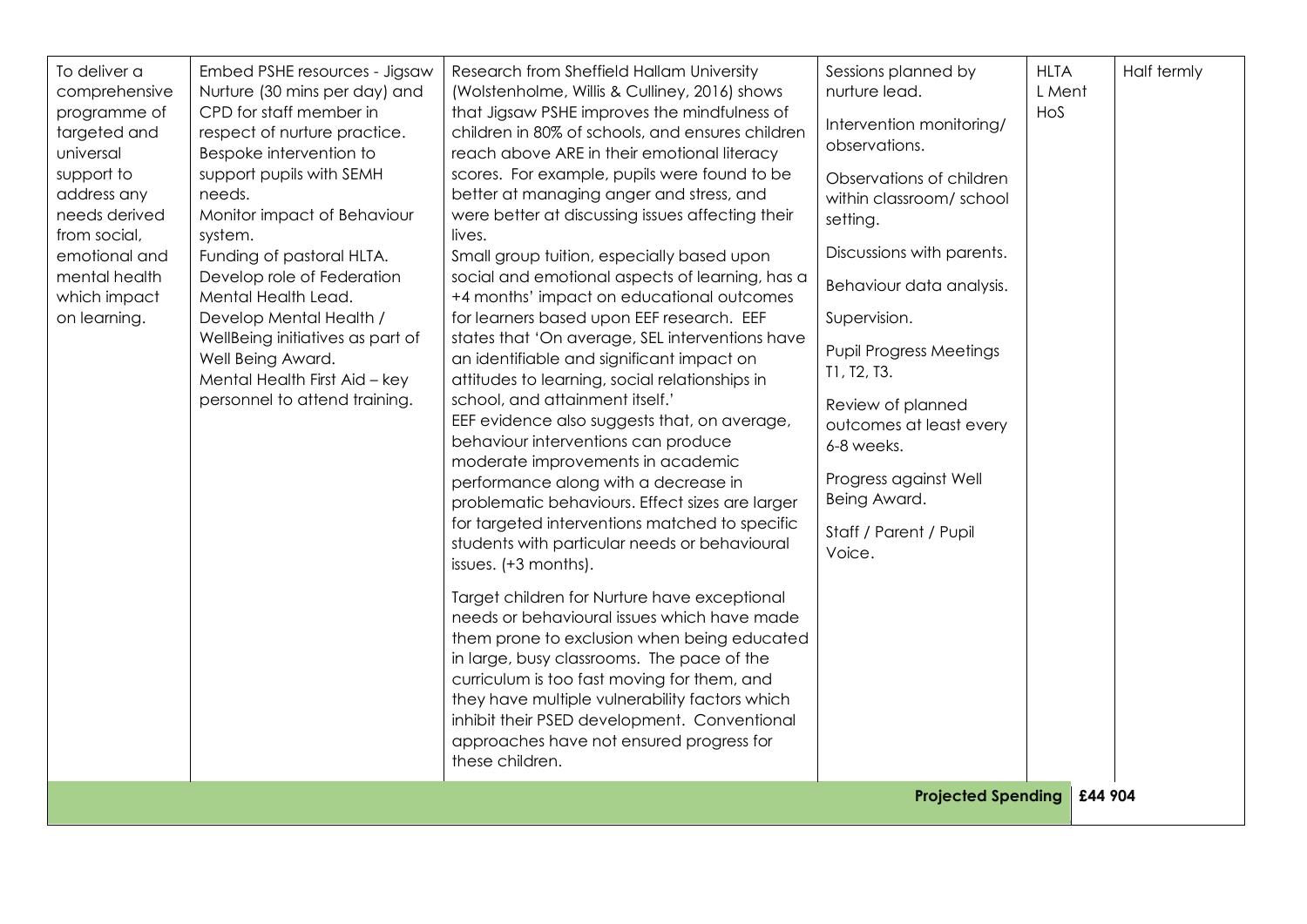| iii. Wider strategies                                                                                                           |                                                                                                                                                                                                                                                                                                |                                                                                                                                                                                                                                                                                                                                                                                                                                                                                                                                                                                                                                                                                                                                                                                                                                                                     |                                                                                                                                    |                       |               |  |  |
|---------------------------------------------------------------------------------------------------------------------------------|------------------------------------------------------------------------------------------------------------------------------------------------------------------------------------------------------------------------------------------------------------------------------------------------|---------------------------------------------------------------------------------------------------------------------------------------------------------------------------------------------------------------------------------------------------------------------------------------------------------------------------------------------------------------------------------------------------------------------------------------------------------------------------------------------------------------------------------------------------------------------------------------------------------------------------------------------------------------------------------------------------------------------------------------------------------------------------------------------------------------------------------------------------------------------|------------------------------------------------------------------------------------------------------------------------------------|-----------------------|---------------|--|--|
| <b>Intended Outcome(s)</b>                                                                                                      | Chosen action /<br>approach                                                                                                                                                                                                                                                                    | What is the evidence and rationale for this<br>choice?                                                                                                                                                                                                                                                                                                                                                                                                                                                                                                                                                                                                                                                                                                                                                                                                              | How will you ensure it is<br>implemented well?                                                                                     | <b>Staff lead</b>     | <b>Review</b> |  |  |
| Pupils will develop a<br>cultural capital so<br>that they are not<br>disadvantaged by<br>their socio-economic<br>circumstances. | At least one visit/visitor<br>funded by academy for<br>PP pupils.<br>Programme of free after<br>school clubs<br>Funding also used to<br>support targeted<br>enrichment/extension/<br>transition days for eligible<br>pupils.<br>Ongoing identification of<br>need through provision<br>mapping | We aim to build children's cultural capital by<br>providing opportunities that they may not<br>normally receive. Developing aspiration and<br>widening opportunities for future decisions and<br>life choices Developing an enriched vocabulary<br>and ability to articulate. Wellbeing and<br>motivation is nurtured. A consistent whole school<br>commitment develops well rounded citizens.<br>FSM eligibility is arguably not a reliable indicator<br>of deprivation/need for many families therefore<br>a universal subsidy is offered to maximise<br>engagement in activities.<br>Funding also used to support targeted<br>enrichment/extension/transition days for eligible<br>pupils.<br>EEF Toolkit suggests that such activities have the<br>following impact<br>S & E aspects +4 months<br>Arts participation +2 months<br>Sports participation +2months | Provision Mapping<br>managed by APs<br>Club Attendance<br>records.<br>Monitoring of<br>attendance by PP<br>pupils.<br>Pupil Voice. | Hos<br>PE Lead<br>APs | Termly.       |  |  |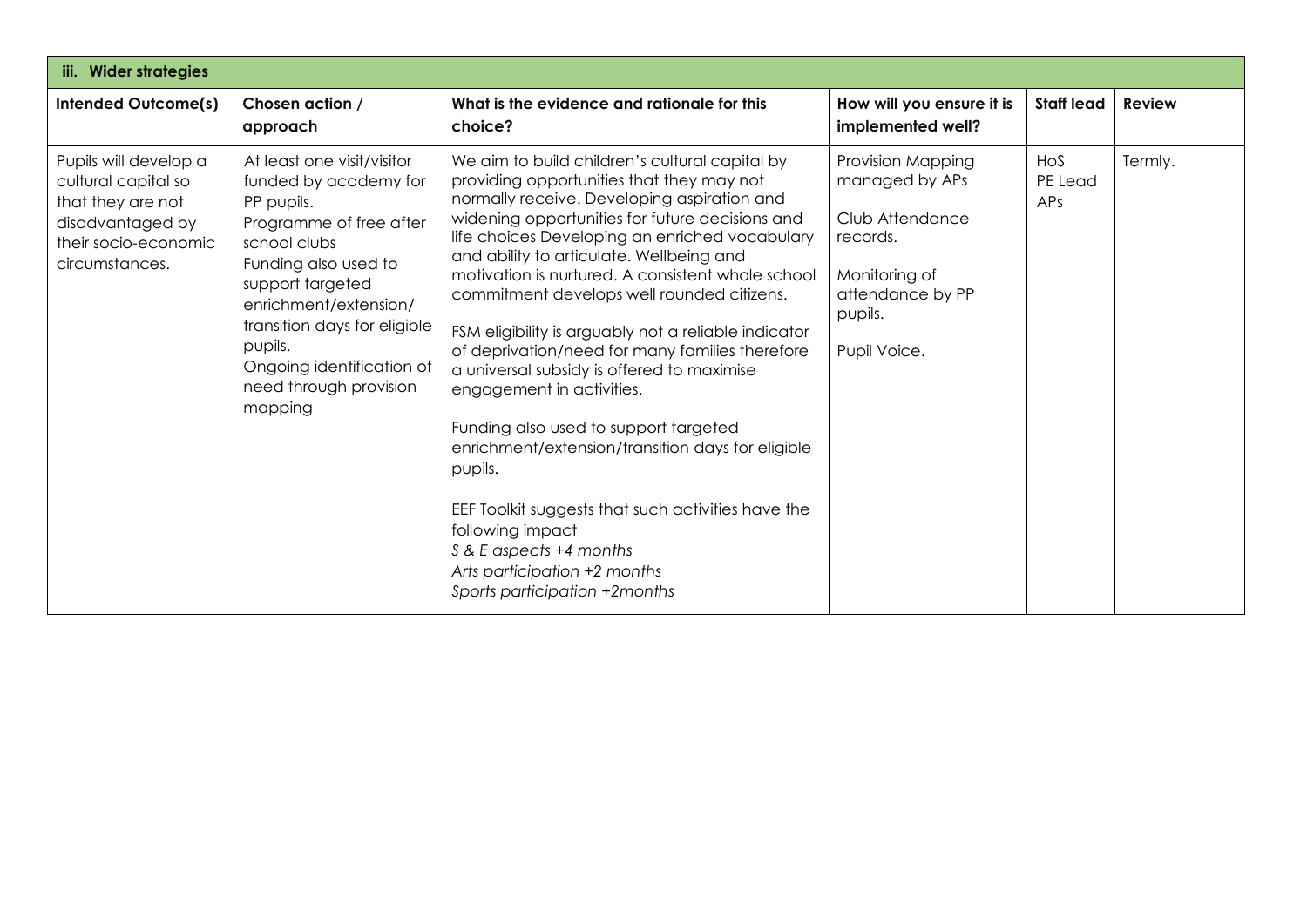| To ensure that<br>children are in school<br>every day. | Ongoing focus on<br>improving attendance of<br>PP pupils and reducing<br>persistent absence rates.<br>Regular<br>tracking/monitoring of<br>PA children.<br>Purchase Education.<br>Access SLA.<br>Breakfast Club. | Attendance is a whole school priority with<br>monitoring indicating pupils eligible for PP need<br>close monitoring and effective intervention.<br>NfER briefing for school leaders identifies<br>addressing attendance as a key step-"higher<br>levels of pupil absence were associated with<br>poorer outcomes for disadvantaged pupils in<br>both primary and secondary schools".<br>'Children who are persistently absent are<br>affected in a number of ways. Pupils who have<br>ongoing absence issues often come from<br>disadvantaged backgrounds. These children<br>may start school behind their peers in terms of<br>their language and social development, and<br>missing lots of school makes it harder for them to<br>catch up. When a child is allowed to miss school<br>on a frequent basis, they develop poor attitudes<br>to school. They're more likely to truant<br>at secondary level, and this affects their GCSE<br>grades and their chances of finding a job,<br>further education or training'. DfE 2012 | Daily register check.<br>Fortnightly monitoring of<br>attendance and lates.<br>Regular meetings and<br>action planning with<br>EWO.<br>Half termly analysis -<br>whole school and pupil<br>group attendance<br>data.<br>Historical and<br>benchmark data<br>analysis.<br>Meetings for key<br>families at risk of PA by<br>FSW.<br>Consider extending the<br>cycle of 'welfare calls'<br>to continue to engage<br>reluctant attenders | FSW/<br>HoS | Fortnightly |
|--------------------------------------------------------|------------------------------------------------------------------------------------------------------------------------------------------------------------------------------------------------------------------|-----------------------------------------------------------------------------------------------------------------------------------------------------------------------------------------------------------------------------------------------------------------------------------------------------------------------------------------------------------------------------------------------------------------------------------------------------------------------------------------------------------------------------------------------------------------------------------------------------------------------------------------------------------------------------------------------------------------------------------------------------------------------------------------------------------------------------------------------------------------------------------------------------------------------------------------------------------------------------------------------------------------------------------|--------------------------------------------------------------------------------------------------------------------------------------------------------------------------------------------------------------------------------------------------------------------------------------------------------------------------------------------------------------------------------------------------------------------------------------|-------------|-------------|
|--------------------------------------------------------|------------------------------------------------------------------------------------------------------------------------------------------------------------------------------------------------------------------|-----------------------------------------------------------------------------------------------------------------------------------------------------------------------------------------------------------------------------------------------------------------------------------------------------------------------------------------------------------------------------------------------------------------------------------------------------------------------------------------------------------------------------------------------------------------------------------------------------------------------------------------------------------------------------------------------------------------------------------------------------------------------------------------------------------------------------------------------------------------------------------------------------------------------------------------------------------------------------------------------------------------------------------|--------------------------------------------------------------------------------------------------------------------------------------------------------------------------------------------------------------------------------------------------------------------------------------------------------------------------------------------------------------------------------------------------------------------------------------|-------------|-------------|